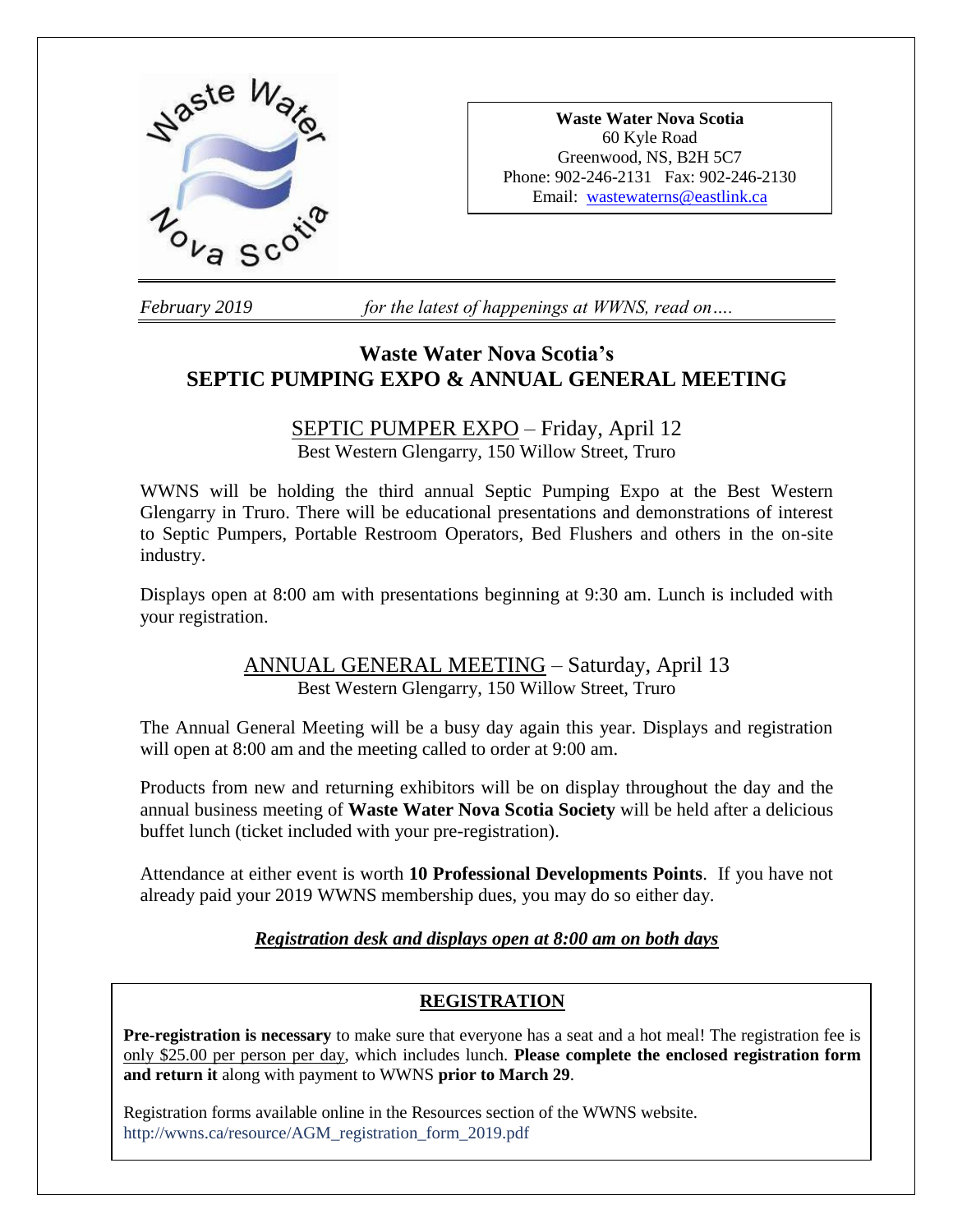#### **WINTER REGIONAL MEETINGS**

WWNS has already held 10 of 13 winter regional meetings across the province. The meetings are part of the continuing education program and worth 15 professional development points. The remaining meetings will be held in Amherst on February 26 and in Halifax on February 27  $\&$  28<sup>th</sup>. Spaces are still available for those wishing to attend.

#### **DEVELOPMENT OF CONTINUING EDUCATION**

In an effort to provide the best educational content possible, WWNS is accepting proposals from individuals or organizations interested in developing relevant material for the continuing education program. If you have an idea for training or would like more information please contact the office of WWNS or your local Board member. Financial compensation is available!

#### **EXPO & AGM SPONSORS / EXHIBITORS**

**\* A A Munroe Insurance** – Derek Flight

- \* **ALPA Equipment** Tony Bell, Mike Fields
- **\* Arthur J Gallagher Canada Ltd** Tom Baker, Tony Conway, Jody Crowther
- **\* Atlantic Purification Systems Ltd**  Ken Reardon, Kevin O'Leary,
- \* **Central Equipment Inc** Ron Kennedy, Larry Mailman

**\* EMS Water Systems** – Simon Pearn, Brad Vincent

- **\* Enviro-Step Technologies –** Dominic Mercier, Daniel Roch
- **\* Fralick Financial -** Mike Fralick
- **\* Infiltrator Water Technologies** Don Krauss, Cody Vigil
- **\* Liberty Pumps**  Kevin Wynn, Nico Nirschl
- **\* Maritime Blower Repair Inc** Evan Jardine, Richard Corey, Sheldon Lewis

**\* Maritime Hose Specialties** – Jeff Harnish

- **\* McLennan Sales –** Shawn Dowling, Kyle Gracie, Lorne DeCoste
- **\* Nova International**  Jonathan Chambers
- **\* Nova Truck Centers**  Brad Peveril, Dan Morrison, Jonathan Franks
- \* **PolyJohn Canada Inc –** Paul Nadia, Jake Groen
- **\* SBW –** Jamie Spence, Chris Mann
- **\* Shaw Precast Solutions -** Alden Faulkner, Ryan Brookman, Miles MacCormack
- **\* Trident Pump & Filtration –** Joe Chabassol, Andrew Crawshaw
- **\* Toromont Cat**  J Spears, Joe Guthro, Pete Sonier, Kevin Halfpenny

\* **Urquhart-MacDonald & Associates** – J Urquhart, M MacDonald, S Urquhart, B Marr, D Fitch

**\* Waterloo Biofilter Systems Inc** – Glenn Pembleton, Matt Collins

#### **FRIEND OF THE INDUSTRY AWARD**

For the past number of years, the members of WWNS have recognized one of their peers with the Friend of the Industry Award. The award is presented to a deserving individual who has contributed to the Industry by his/her professional conduct and/or work ethic. If you would like to nominate someone for this award, please forward his/her name and a brief write-up as to why you think he/she should be considered to WWNS.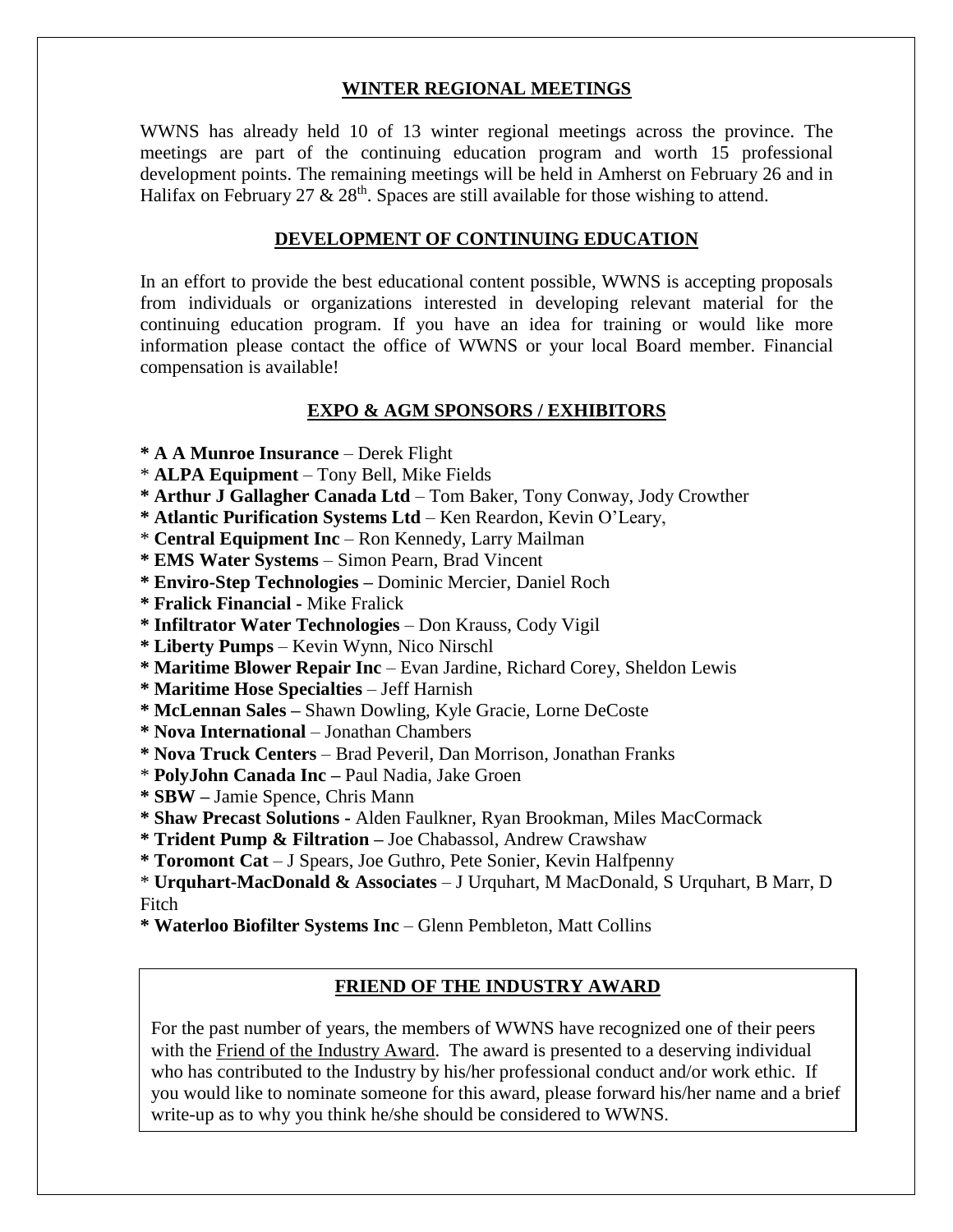### **AUXILARY PARKING**

Due to the large attendance at the Annual General Meeting, parking spaces fill up early around the Best Western Glengarry. To help with the congestion, there will be off-site parking nearby (5 minutes) at Cinaplex / Studio 7 in the Power Center located at exit 13A off Highway 102 (see map). A shuttle will provide transportation between the parking area and the Best Western Glengarry **(Saturday, April 13 only)**.

The shuttle (G&D Taxi) will run all day, leaving the Power Centre at 7:45 am, 8:15am, 8:45am, 9:15am, 9:45am and 10:15am. After the 10:15 run, the shuttle will remain at the Best Western Glengarry and be available for those who want to return to their vehicles. There will be no charge for the shuttle.



#### **SPRING IDEAL HOME SHOW**

As part of our continuing public education, Waste Water Nova Scotia will once again have a booth at the Ideal Home Show, April 05 to April 07 at Exhibition Park, in Halifax. **This is a great opportunity to meet home owners and discuss the importance of a properly installed and maintained on-site sewage system.** If you are interested in staffing the booth and helping to educate the public, please contact the WWNS office.

#### **INSTALLER TRAINING**

WWNS is accepting registration for an Installer training course. The course will be held on April 24<sup>th</sup> – April 26<sup>th</sup> (registration deadline April 5<sup>th</sup>). If you are interested in this training, please contact the office of WWNS for details.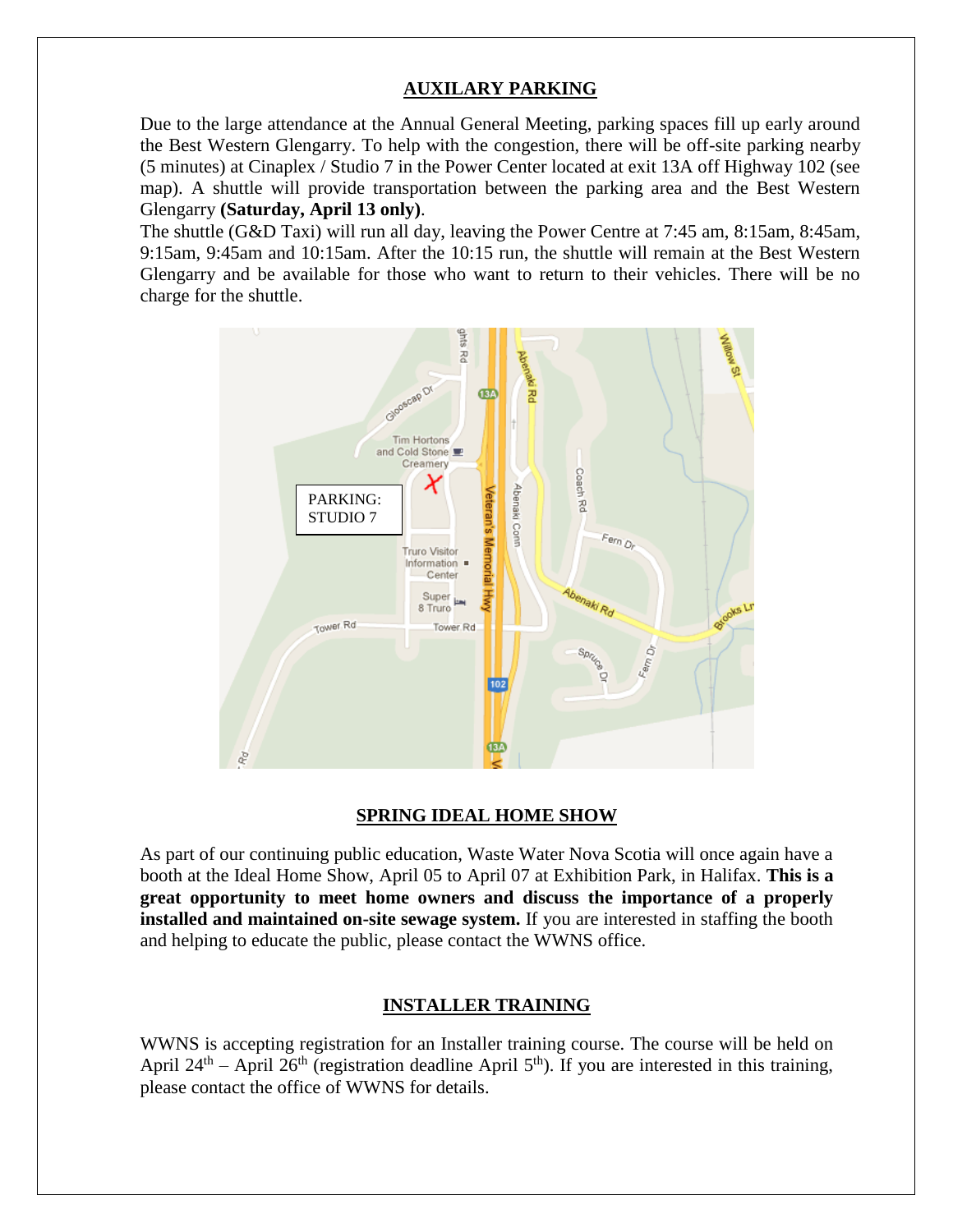### **BOARD OF DIRECTORS**

The Board of Directors for WWNS is a very dedicated group of people volunteering their time so that our province may be a more environmentally friendly area in regards to on-site services and to ensure our families continue to live, work and play in a clean environment.

Your current Waste Water Nova Scotia Society Board of Directors are:

**Eric Morse**, Chair, Kings, Annapolis **Emery Peters**, 1<sup>st</sup> Vice, Halifax, Hants **Lester Berrigan**, Shelburne, Queens, Lunenburg **Tom Curry**, CB Island, Guysborough, Antigonish **Jonathan Lepper**, Cumberland, Colchester and Pictou **Steve Meuse**, Digby, Yarmouth **David Roy** Halifax, Hants

**Darrell MacKenzie and Mark Jodrey**, representing the Septic Tank Cleaners and Portable Restroom Operators for the province.

The contact information for Board members can be found in the "Contact Us" section of the WWNS website at<http://wwns.ca/contact.php> should you have any comments or issues.

Each year one third of the Board of Directors' seats are open for elections. This year the seats are for regions 1. - Shelburne, Queens, Lunenburg; 2. - Digby, Yarmouth; 3. - Kings, Annapolis.

### **NSE On-Site Services Program Position**

NSE now has a full- time permanent engineer to oversee the onsite sewage program. Stefan Furey has taken over responsibilities previously held by Leah Boutilier at NSE. As usual, contact the local office for any file specific concerns or questions. Stefan can be reached at [Stefan.furey@novascotia.ca](mailto:Stefan.furey@novascotia.ca) for any general program questions.

### **WATERCOURSE ALTERATION CERTIFICATION TRAINING**

Maritime College of Forest Technology has announced additional workshops for Nova Scotia Watercourse Alteration Certification for Sizers and Installers. These sessions will be held in Truro at the Best Western Glengarry Hotel.

The Sizers training will take place from March  $18<sup>th</sup>$  to  $20<sup>st</sup>$ , 2019. Class will begin at 8:30 am on March 19th and end at noon on March 20<sup>th</sup>. Course info is available at: [http://mcft.ca/attachments/NSWAC\\_Sizers-TR\(Mar2018\).pdf](http://mcft.ca/attachments/NSWAC_Sizers-TR(Mar2018).pdf)

The Installers training will take place from March  $20<sup>th</sup>$  to  $22<sup>nd</sup>$ ,  $2019$ . Class will begin at 1:00 pm on March 21<sup>st</sup> and end at noon on March 22<sup>rd</sup>. Course info is available at: [http://mcft.ca/attachments/NSWAC\\_Installers-TR\(Mar2018\).pdf](http://mcft.ca/attachments/NSWAC_Installers-TR(Mar2018).pdf)

For more information or to register, contact **Todd MacPherson**, Supervisor of Continuing Education, Maritime College of Forest Technology at (office) 506 458 0649 (cell) 506 476 8294 or visit their website at [www.mcft.ca.](http://mcft.ca/en/continuing-education/upcoming-courses)